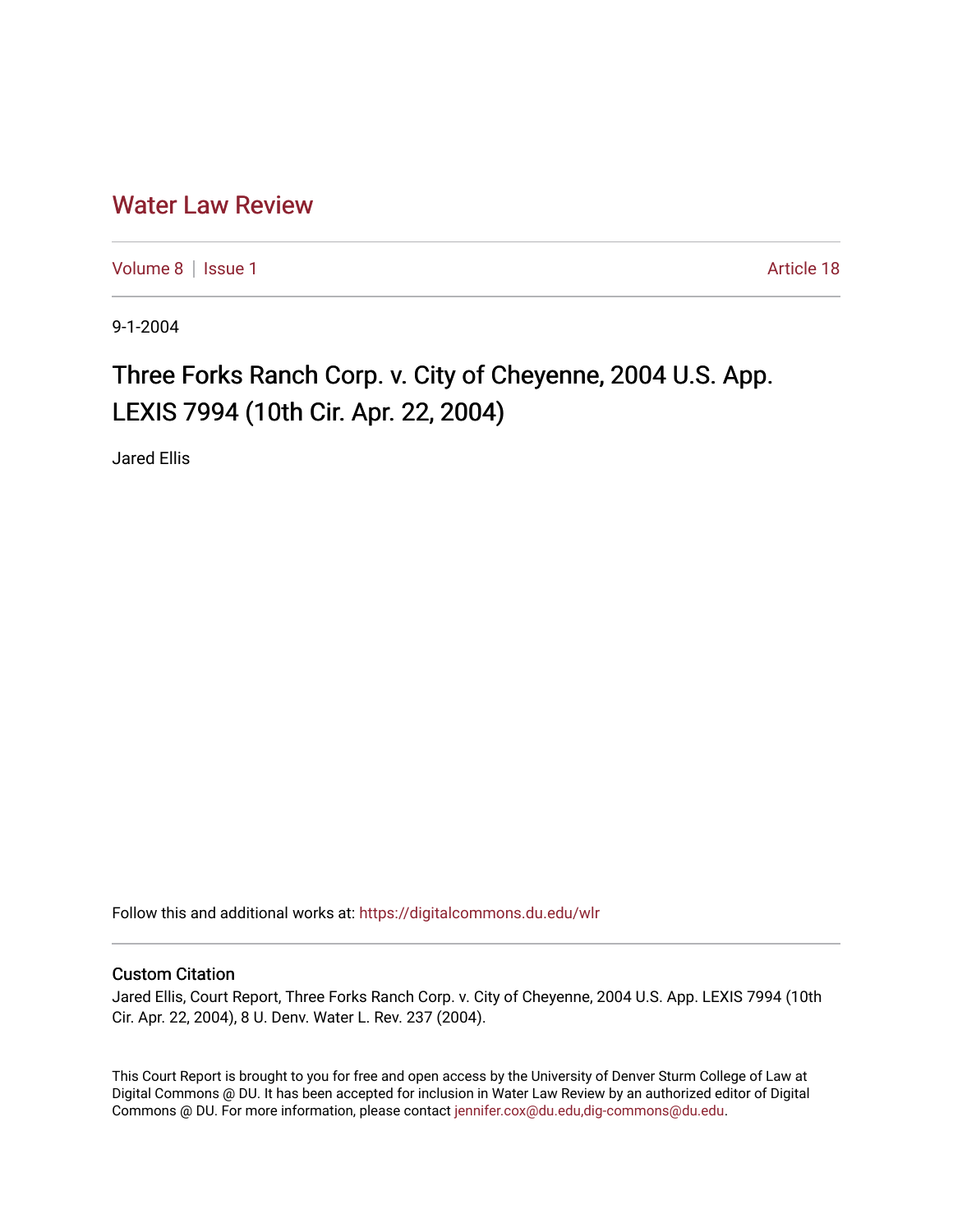ther, Gary, as tribal water engineer, failed to enforce evenhandedly the water code and water board directives. Collins argued the Delaunays lacked a ditch easement and therefore had no rights concerning the Ditch. However, enrolled tribal members and non-enrolled close family members were entitled to go onto reservation lands without specific permission. Regardless of whether an easement existed, the jury could have found the Collins violated Delaunays' rights if it concluded Collins denied access to the Ditch solely because of Manuel's race.

On appeal, Collins argued the district court erroneously: (1) denied their motion for a judgment as a matter of law; (2) refused their proffered jury instruction; (3) granted injunctive relief; (4) calculated the amount of remittitur; and (5) awarded attorney fees.

However, the United States Court of Appeals for the Tenth Circuit concluded the district court did not err on any of these claims. First, the court noted it could only reverse the lower court's determinations as a matter of law if the evidence pointed one way and was susceptible to no reasonable inferences supporting the Delaunays. The court felt the Delaunays presented a legally sufficient basis for the jury to find in their favor. Second, the refusal of the Collins' proffered jury instruction was not properly objected to in a timely manner and, even so, the court concluded the district court's instructions were not prejudicial or in plain error. Third, the Collins continued to argue the Delaunays lacked an easement for the portion of the irrigation ditch that crossed the Collins' land and, therefore, they could not have violated the Delaunays' rights. Thus, the Collins argued, injunctive relief was improper. However, since the Delaunays permissively used the Ditch, and given the finding, that Collins' actions violated the Delaunays' civil rights, the district court did not abuse its discretion in granting injunctive relief. Fourth, since the Delaunays put forth substantial testimony of emotional, financial, and physical hardship in support of a compensatory damage award, the district court did not err in calculating remittitur. Last, since the court gave the district court substantial deference in reviewing computation of attorney fees, the district court did not abuse its discretion.

Therefore, because the district court did not abuse its discretion in granting injunctive relief to the Delaunays for use of the Ditch, the United States Court of Appeals affirmed the judgment of the district court and dismissed the case.

*Kevin Lazar*

**Three Forks Ranch Corp. v. City of Cheyenne, 2004 U.S. App. LEXIS 7994 (10th Cir. Apr. 22, 2004)** (holding no private cause of action for interference with water rights existed under the Colorado River Compact).